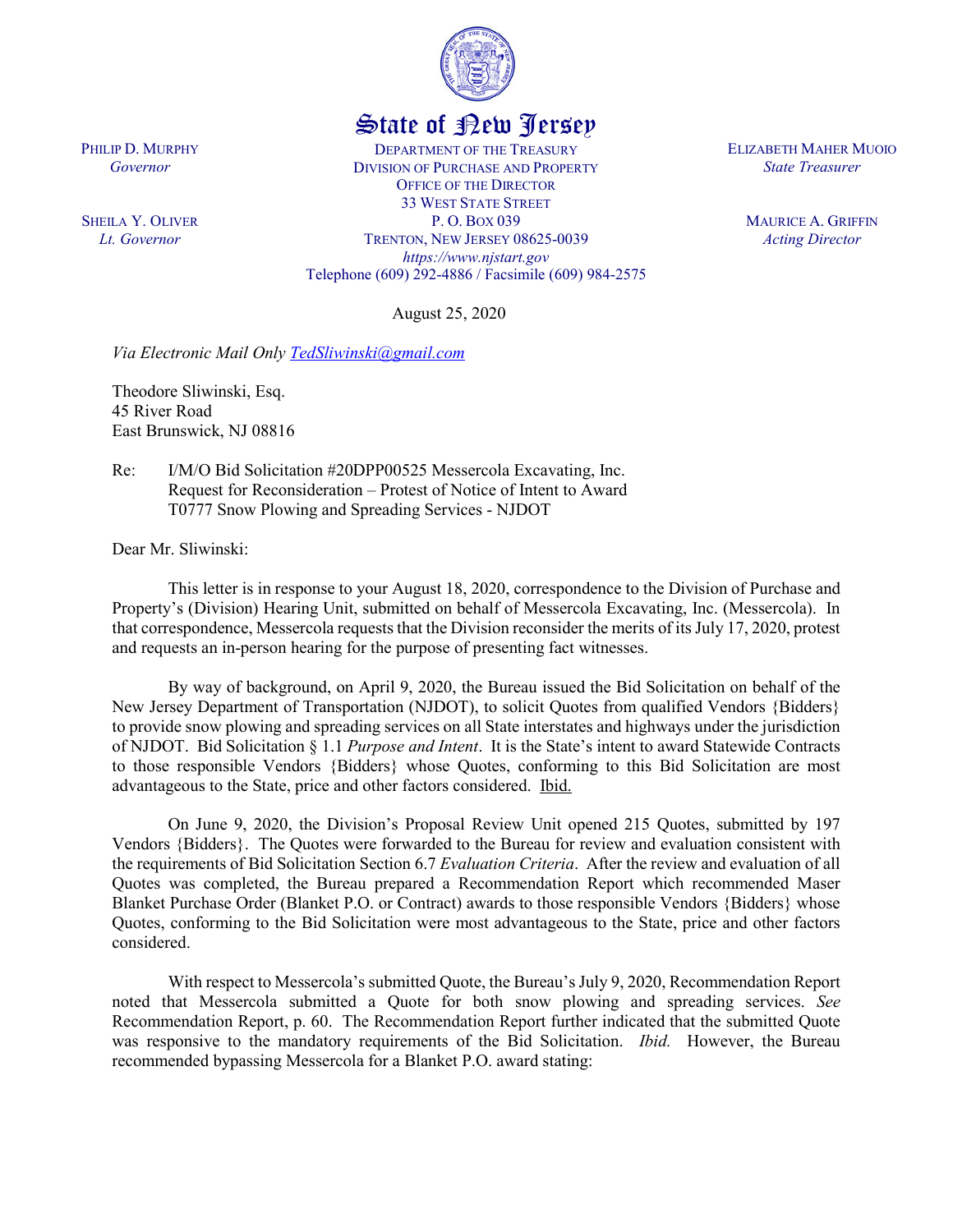## **Messercola Excavating Co Inc. (Messercola)**

Messercola was awarded the current T0777 contract under Blanket P.O. #18-PROS1-00482. Price Lines #104 and #144 were terminated by the Division at the request of NJDOT. The basis for this termination was Termination for Cause – Failure to Perform for the following violations of the Blanket P.O.

1. On November 15, 2018 and November 18, 2018, Messercola did not report for services as required for Price Lines #104 and #144. Based upon this violation of the terms of the Blanket P.O., as well as Messercola's confirmation that it was no longer able to provide the contractually obligated services for Price Lines #104, and #144, the Division terminated Messercola's Blanket P.O. for Price Lines #104 and #144.

Due to the critical nature of the subject services, and the significant public safety risks associated with a Vendor's failure to perform these services, it is not in the State's best interest to enter into a Blanket P.O. with Messercola due to the Vendor's {Bidder's} history of poor performance in November 2018, which resulted in its Blanket P.O. being terminated for cause for the referenced price lines. The Bureau recommends that Messercola be bypassed for poor performance in accordance with N.J.A.C. 17:12-2.8, and be removed from consideration for award.

[Recommendation Report, p. 100.]

On July 13, 2020, the Notice of Intent to Award letter (NOI) was issued advising all Vendors {Bidders} that it was the State's intent to award Blanket P.O.s consistent with the Bureau's Recommendation Report.

On July 17, 2020, the Division received Messercola's protest challenging the Bureau's decision to by-pass Messercola for award. In that protest letter Messercola stated in part:

> The bidder has several strong grounds to appeal. First, the bidder contests any finding that they engaged in poor performance. The event dates were November 15, 2018, and November 18, 2018. The contractor did not receive adequate time to respond to the job site. Additionally, on 11/18/18 there was not even a chance of precipitation or a chance for temperatures to be even close to below freezing. This was the date of a major snow storm. It is important to emphasize that during this time period Messercola Excavating, Inc. has been adequately performing on 14 different other contracts, and they have received satisfactory reviews.

. . . .

Fifth, Messercola Excavating, Inc. is requesting an in person hearing to present their case to Maurice Griffin, the Acting Director.

. . . .

Seventh, Messercola Excavating, Inc. has several State Supervisors who will attest to their many years of excellent service. These witnesses are as follows: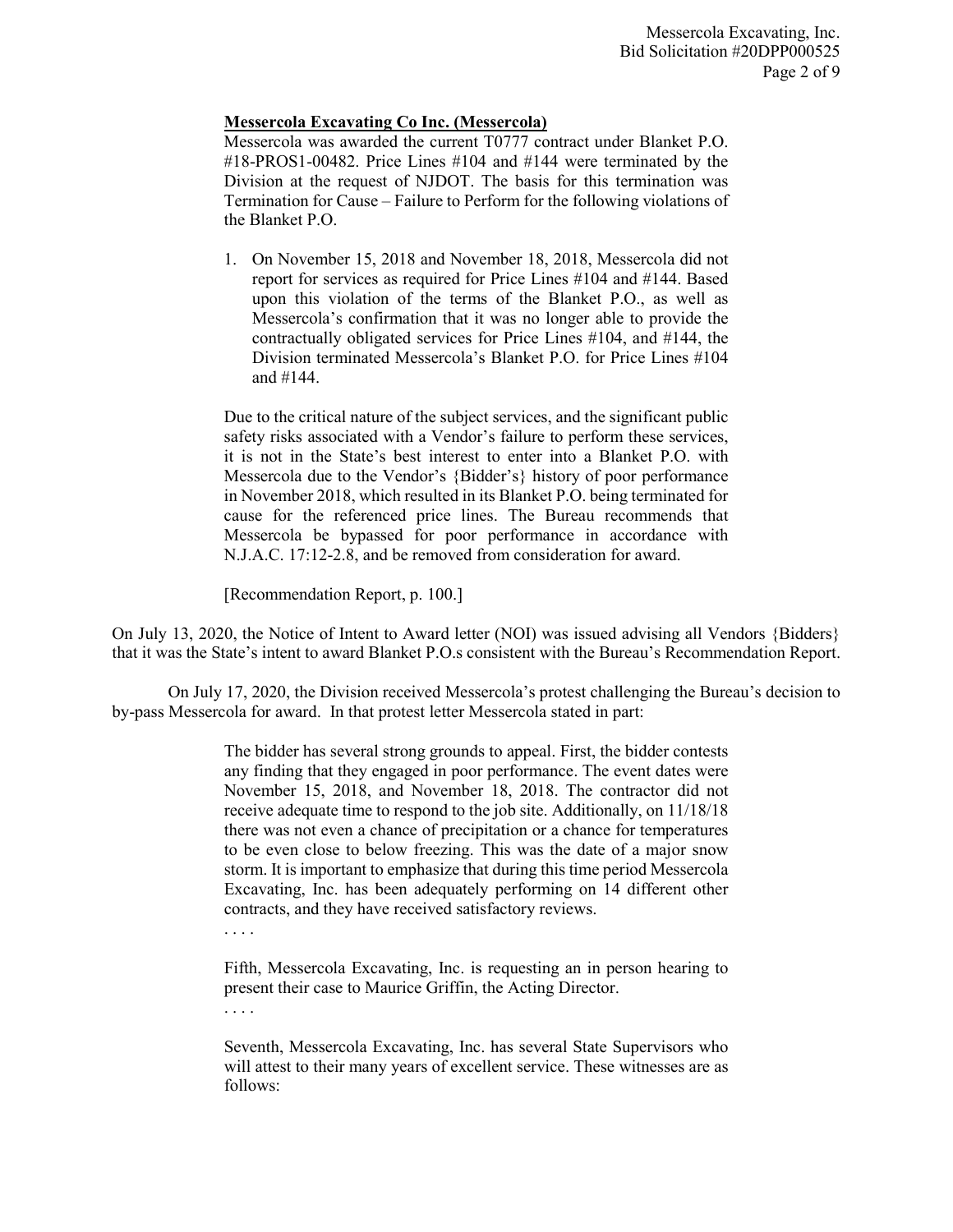Messercola Excavating, Inc. Bid Solicitation #20DPP000525 Page 3 of 9

- \* Jeff Evanylo Central Region Operations Supervisor [phone number redacted]
- \* Rich Christensen North Region [phone number redacted]
- \* Chuck Parizeau Crew Supervisor Elizabeth [phone number redacted]
- \* Anthony Ennas Central Region Director [phone number redacted]
- \* Willie Martin junior Crew 331 [phone number redacted]
- \* Christopher Lockwood Crew 221 [phone number redacted]

On August 4, 2020, the Division issued the final agency decision sustaining the July 13, 2020, NOI and the Bureau's decision to bypass Messercola for poor performance in accordance with N.J.A.C. 17:12-2.8.<sup>1</sup>

On August 18, 2020, Messercola submitted a letter to the Division requesting that the Division reconsider the merits of its July 17, 2020, protest. Additionally, Messercola requested a hearing to present fact witnesses. Messercola alleges that the "witnesses will substantiate by clear and convincing evidence that Messercola Excavating did not fail to show up for any snow storms." Messercola's proposed fact witnesses are Christopher Feinthel, Jeff Evanylo and Anthony Ennos.

In requesting reconsideration, Messercola has not brought to light any new or additional information which could not have been not included in its original protest, nor has it set forth any facts demonstrating that the Division's final agency decision was arbitrary, unreasonable or capricious. I note that reconsideration

> should be utilized only for those cases which fall into that narrow corridor in which either 1) the [tribunal] has expressed its decision based upon a palpably incorrect or irrational basis, or 2) it is obvious that the [tribunal] either did not consider, or failed to appreciate the significance of probative, competent evidence. . . .

> Alternatively, if a litigant wishes to bring new or additional information to the [tribunal's] attention which it could not have provided on the first application, the [tribunal] should, in the interest of justice (and in the exercise of sound discretion), consider the evidence. Nevertheless, motion practice must come to an end at some point, and if repetitive bites at the apple are allowed, the core will swiftly sour. Thus, the [tribunal] must be sensitive and scrupulous in its analysis of the issues in a motion for reconsideration.

> [Cummings v. Bahr, 295 N.J. Super. 374, 384 (App. Div. 1996), citing, D'Atria v. D'Atria, N.J. Super. 392, 402-402 (Ch. Div. 1990)(stating "[r]econsideration is a matter within the sound discretion of the Court, to be exercised in the interest of justice.).]

Additionally, the Division's governing regulations do not contemplate requests for reconsideration. Rather, upon issuance of the final agency decision, the appropriate course of action would be to file an appeal with the Superior Court Appellate Division. N.J.A.C. 17:12-3.1 (b). While Messercola may not be entitled to reconsideration under the law, for the sake of completeness I will address the request here.

 $\overline{\phantom{a}}$ 

<sup>&</sup>lt;sup>1</sup> The Division's August 4, 2020, Final Agency Decision is available at: https://www.state.nj.us/treasury/purchase/pdf/decisions/2020/IMOBidSolicitation20DPP00525Messercol aExcavating.pdf.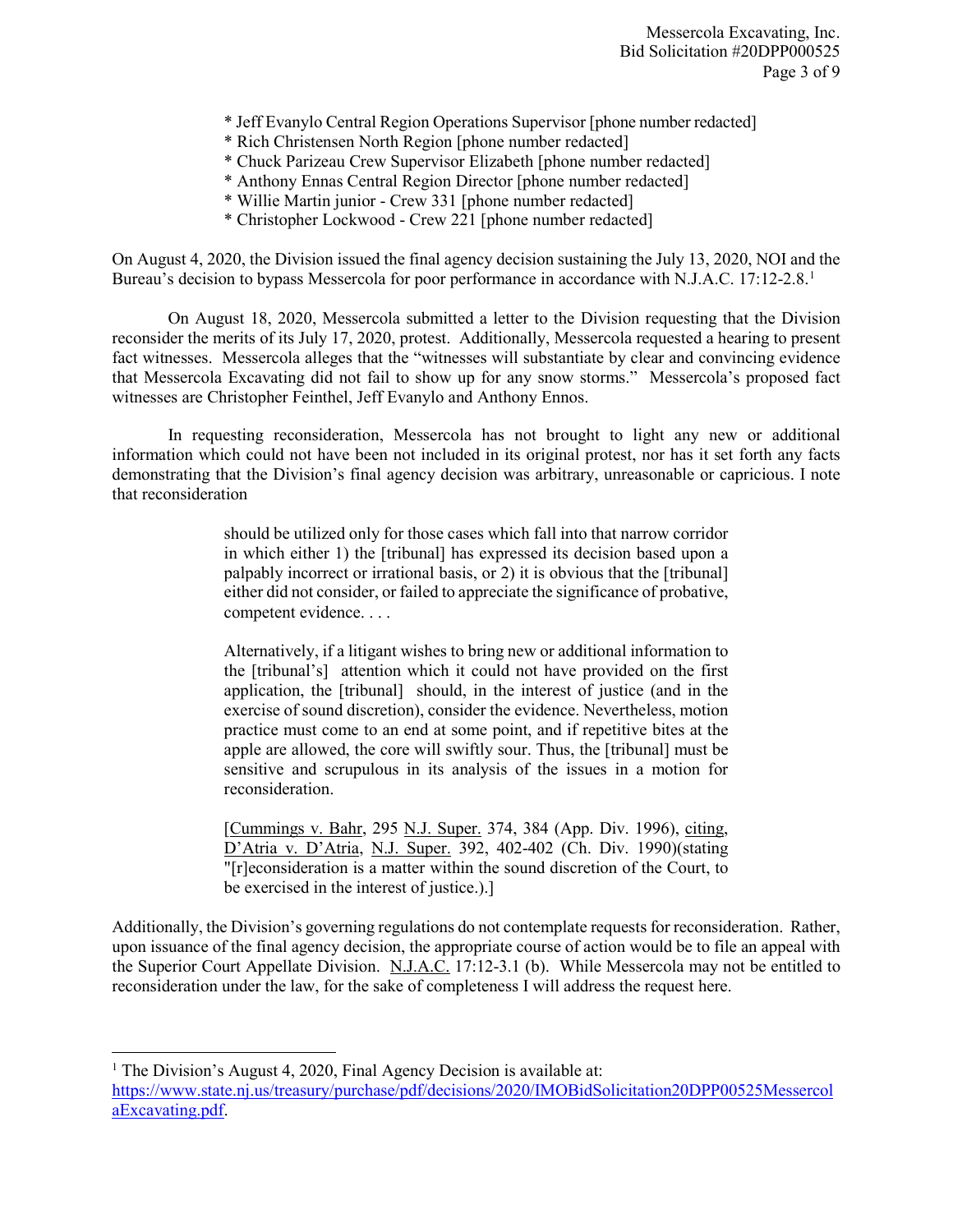First, with respect to Messercola's request for an in-person presentation, as noted in the August 4, 2020, final agency decision, pursuant to N.J.A.C. 17:12-3.3(e), "[t]he Director has sole discretion to determine if an in-person presentation by the protester is necessary to reach an informed decision on the matter(s) of the protest. In-person presentations are fact-finding for the benefit of the Director." Further, "[i]n cases where no in-person presentation is held, such review of the written record shall, in and of itself, constitute an informal hearing." N.J.A.C. 17:12-3.3(d). The issues raised in Messercola's protest were sufficiently clear such that a review of the record of this procurement provided me with the information necessary to determine the facts of this matter and to render an informed final agency decision on the merits of the protest submitted by Messercola on the written record, as such an in-person hearing is not warranted.

Second, as discussed in the August 4, 2020 final agency decision, on or about October 1, 2018, Messercola was awarded Blanket P.O. #18-PROS1-00482 for snow plowing services; specifically, price lines 104 and 144. *See* Bureau's July 30, 2018, Recommendation Report. *See* July 30, 2018, Recommendation Report pgs. 60-61. On November 21, 2018, NJDOT wrote to the Division and requested the cancellation of Messercola's Blanket P.O. #18-PROS1-00482 for cause in accordance with the State of New Jersey's Standard Terms and Conditions (SSTC) Section 5.7 *Termination of Contract*. Specifically NJDOT's letter stated, in pertinent part:

> Messercola Excavating, Contract 18-PROS1-00482. Messercola Excavating has multiple awards with NJDOT, and we are seeking ONLY to terminate the price lines 104 and 144 for the reasons listed herein. On two separate occasions, 11.15.18 and 11.18.18, Messercola was called to respond to the sections associated with the aforementioned price lines. On both occasions, the contractor failed to arrive. Justin Messercola was contacted on 11.20.18 for the purposes of determining their state of readiness as they relate to the aforementioned price lines. In his response, Justin Messercola indicated that those two price lines were sub-contracted to other companies, and those companies failed to ensure their equipment was ready. Justin Messercola made no excuses for the poor performance, and also indicated that replacement sub-contractors could not be readily procured by Messercola Excavating, and as such. is requesting NJDOT and DPP permit Messercola Excavating to terminate their contract, as they relate to those two price lines only. Messercola Excavating will be preparing a formal request for termination of those two price lines, at which time NJDOT will forward such correspondence to DPP. Furthermore.

In accordance with the requirements of Bid Solicitation Section 3.8 *Vendor {Contractor} Readiness and Call-Out*, on November 15, 2018 and November 18, 2018, NJDOT made a "call-out" to Messercola. NJDOT indicated that Messercola failed to report as required and to provide snow plowing services for the snow sections associated with price lines 104 and 144. Messercola's failure to report for two call-outs was a violation of Bid Solicitation § 3.17.5 *Performance* and formed the basis of NJDOT's request to terminate.

Based upon NJDOT's request and the Bureau's review of NJDOT's letter, on November 28, 2018, the Bureau wrote to Messercola advising it of the Division's intent to cancel Messercola's Blanket P.O. for Price Lines 104 and 144. *See* screenshot below.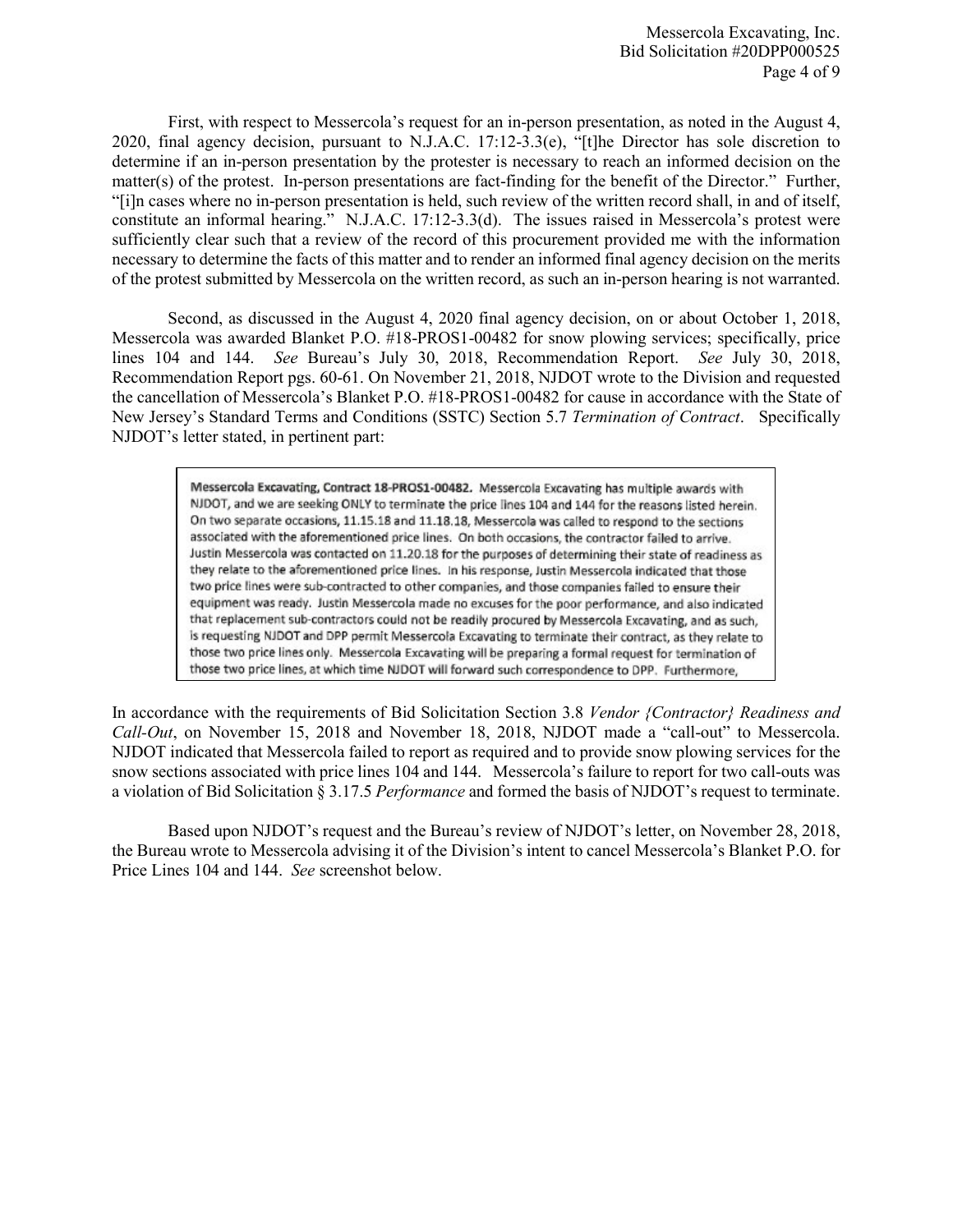|                                                                                       | State of Rew Jersey                                                                                                                                                                                                                                                                                                                                                                                                                                                                            |                                                        |
|---------------------------------------------------------------------------------------|------------------------------------------------------------------------------------------------------------------------------------------------------------------------------------------------------------------------------------------------------------------------------------------------------------------------------------------------------------------------------------------------------------------------------------------------------------------------------------------------|--------------------------------------------------------|
| PHILIP D. MURPHY<br>Governor                                                          | DEPARTMENT OF THE TREASURY<br><b>DIVISION OF PURCHASE AND PROPERTY</b><br><b>PROCUREMENT BUREAU</b>                                                                                                                                                                                                                                                                                                                                                                                            | <b>ELIZABETH MAHER MUOIO</b><br><b>State Treasurer</b> |
| <b>SHEILA Y. OLIVER</b><br>Lt. Governor                                               | <b>33 WEST STATE STREET</b><br>P. O. BOX 230<br>TRENTON, NEW JERSEY 08625-0230<br>https://www.njstart.gov                                                                                                                                                                                                                                                                                                                                                                                      | <b>MAURICE A. GRIFFIN</b><br><b>Acting Director</b>    |
|                                                                                       | November 28, 2018                                                                                                                                                                                                                                                                                                                                                                                                                                                                              |                                                        |
| Dear Mr. Messercola:                                                                  | It is the intent of the Director of the Division of Purchase and Property (Division) to terminate the referenced Blanket<br>P.O. that was awarded to your firm. The reasons and corresponding dates for the termination are provided below.                                                                                                                                                                                                                                                    |                                                        |
|                                                                                       | The following Notice of Termination shall ONLY apply to Price Lines #104 and #144.                                                                                                                                                                                                                                                                                                                                                                                                             |                                                        |
|                                                                                       | 1. The Vendor {Contractor} did not report for services for the above referenced Price Lines, on November<br>15, 2018 and November 18, 2018. This infraction falls under the category of Termination for Cause,<br>Failure to Perform. The Bureau shall allow Messercola Excavating to terminate its Blanket P.O.s for<br>these Price Lines, since it was determined by representatives at Messercola Excavating, that it could no<br>longer perform services for these referenced Price Lines. |                                                        |
|                                                                                       | If your firm wishes to respond to this Notice of Termination, please provide a written response no later than ten (10)<br>days upon receipt of this letter, to the following email address: Kristopher.centofanti@treas.nj.gov.                                                                                                                                                                                                                                                                |                                                        |
| Sincerely,                                                                            |                                                                                                                                                                                                                                                                                                                                                                                                                                                                                                |                                                        |
| Kristopher Centofanti<br><b>Analyst Trainee</b><br>Kristopher.centofanti@treas.nj.gov |                                                                                                                                                                                                                                                                                                                                                                                                                                                                                                |                                                        |

On November 30, 2018, Messercola wrote to the Bureau advising "all necessary accommodations have been made to ensure no further infractions and/or failures to perform occur". *See* screenshot below.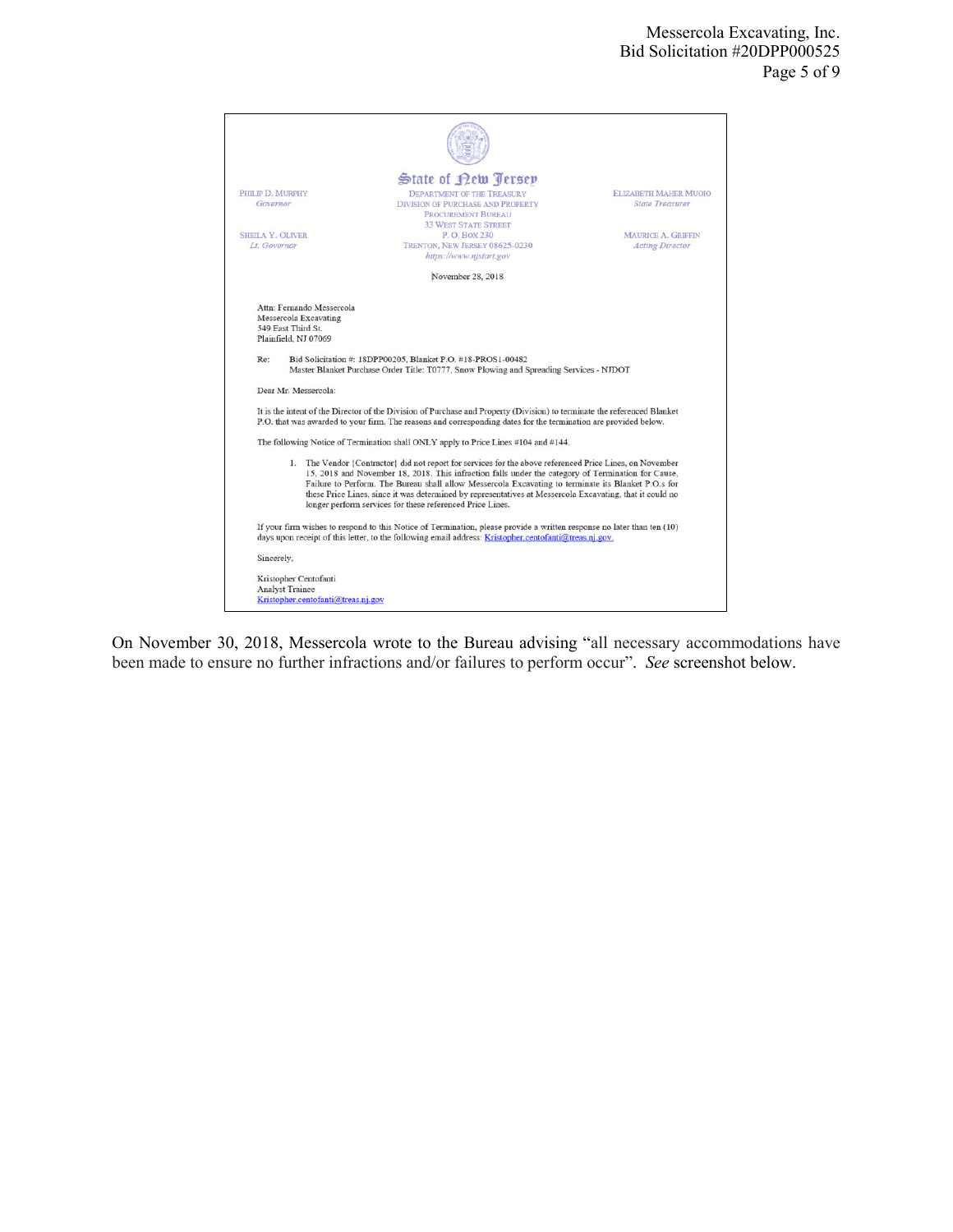

Thereafter, on January 7, 2019, the Bureau completed a Recommendation Report for Bid Solicitation #18DPP00205, which recommended that the Blanket P.O. for price line 144 be awarded Atlantic Recycling Group, LLC (ARG). On January 8, 2019, the Bureau issued the NOI advising the affected Vendors {Bidders} that it was the State's intent to award price line 144 to ARG. On January 10, 2019, the Division's Hearing Unit received Messercola's letter protesting the cancelation of the Blanket P.O. and re-award of price line 144 to ARG.<sup>2</sup> In the protest, Messercola stated that the failure to report was not a result of its own inaction, but rather that of its subcontractor. *See* screenshot below.

l

<sup>&</sup>lt;sup>2</sup> Messercola did not protest the cancelation of the Blanket P.O. for price line 104.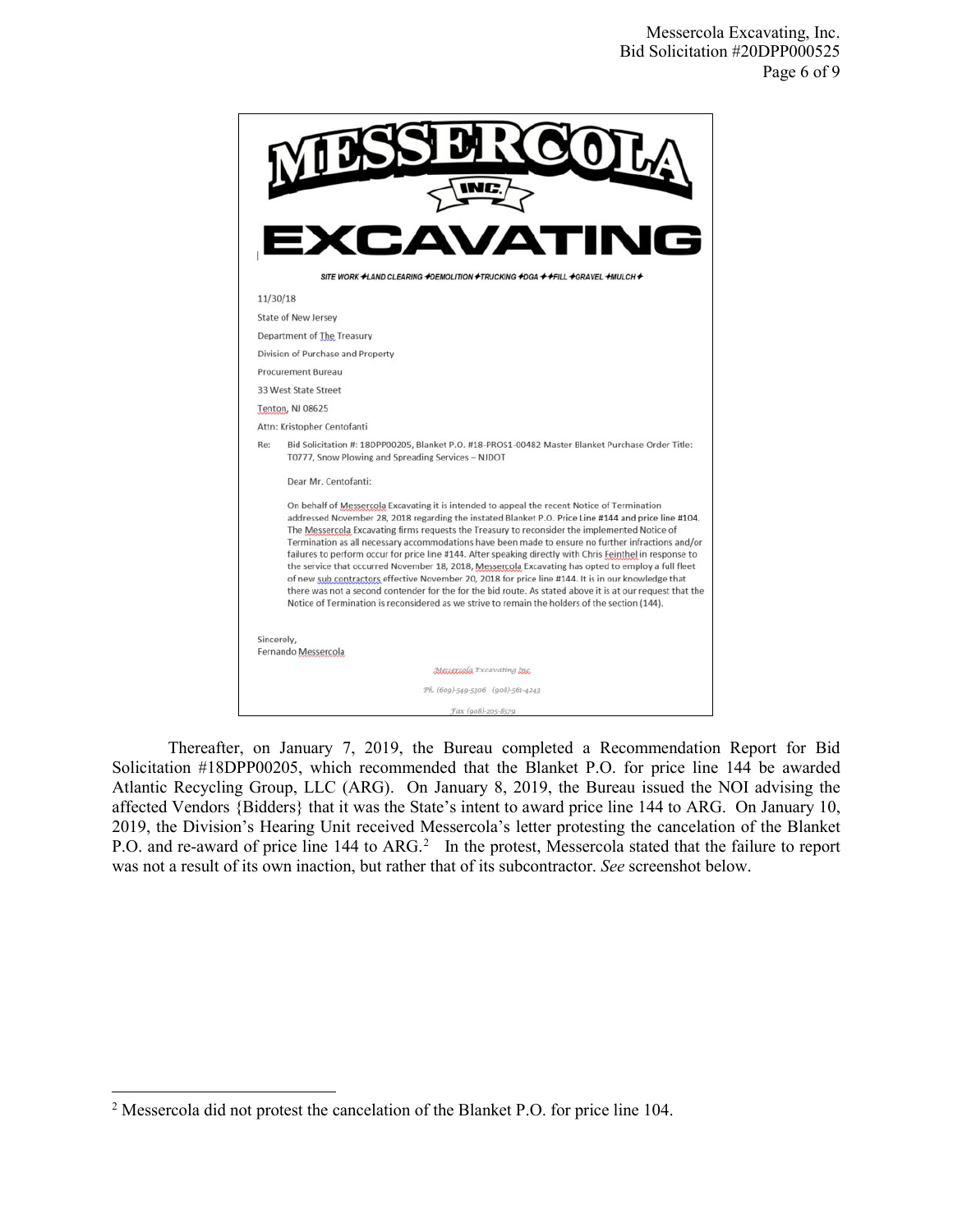| Fernando Messercola, President                                                                                                        |  |
|---------------------------------------------------------------------------------------------------------------------------------------|--|
| Messercola Excavating                                                                                                                 |  |
| 549 E. 3 <sup>nt</sup> St.                                                                                                            |  |
| Plainfield, NJ 07060                                                                                                                  |  |
|                                                                                                                                       |  |
|                                                                                                                                       |  |
| 01/10/2019<br>RE: Price Line 144, Contract T0777                                                                                      |  |
|                                                                                                                                       |  |
| Mr. Centofanti.                                                                                                                       |  |
| It is the desire of Messercola Excavating to retain the                                                                               |  |
| referenced section, providing the NJDOT with six (6) Class A<br>trucks, for plowing in Crew 320 Ocean.                                |  |
| The issue that caused NJDOT to request our removal from that                                                                          |  |
| section has been rectified, and the Director of Central Region,                                                                       |  |
| for NJDOT, has spoken to us directly regarding this matter. We                                                                        |  |
| explained to the Director that our poor performance early on was<br>a result of miscommunication with our sub-contractor, and the     |  |
| late promulgation of the contracts, coupled with an early winter                                                                      |  |
| event, was also a factor that should have been taken into                                                                             |  |
| consideration. Upon the conclusion of our conversation, the                                                                           |  |
| Director of Central Region felt that Messercola Excavating was<br>more than capable of fulfilling our contractual obligation for this |  |
| section. To that end, we have had our trucks inspected by                                                                             |  |
| NJDOT, and all are ready to respond should the need arise.                                                                            |  |
| It is also our understanding that NJDOT has requested a                                                                               |  |
| reversal of our removal, thereby permitting Messercola<br>Excavating to continue providing services for the                           |  |
| aforementioned, and other sections, for which we are under                                                                            |  |
| contract.                                                                                                                             |  |
| Messercola Excavating respectfully requests the NJ Department<br>of Treasury to consider these facts, as well as the desire of the    |  |
| NJDOT, in its determination to permit Messercola Excavating to                                                                        |  |
| continue servicing this route.                                                                                                        |  |
|                                                                                                                                       |  |
| Regards,                                                                                                                              |  |
| Fernando Messercola                                                                                                                   |  |
|                                                                                                                                       |  |
|                                                                                                                                       |  |
|                                                                                                                                       |  |

The record for Messercola's Blanket P.O. #18-PROS1-00482 reveals that contrary to the New Jersey State Standard Terms and Conditions § 5.8 Subcontracting or Assignment, Messercola never informed the State nor sought permission to utilize a subcontractor for any of its awarded snow plowing lines. While not identified as a reason for termination, Messercola's failure to advise the State of its intent to use a subcontractor is a violation of the State's Standard Terms and Condition which states that the "contractor may not subcontract other than as identified in the contractor's proposal without the prior written consent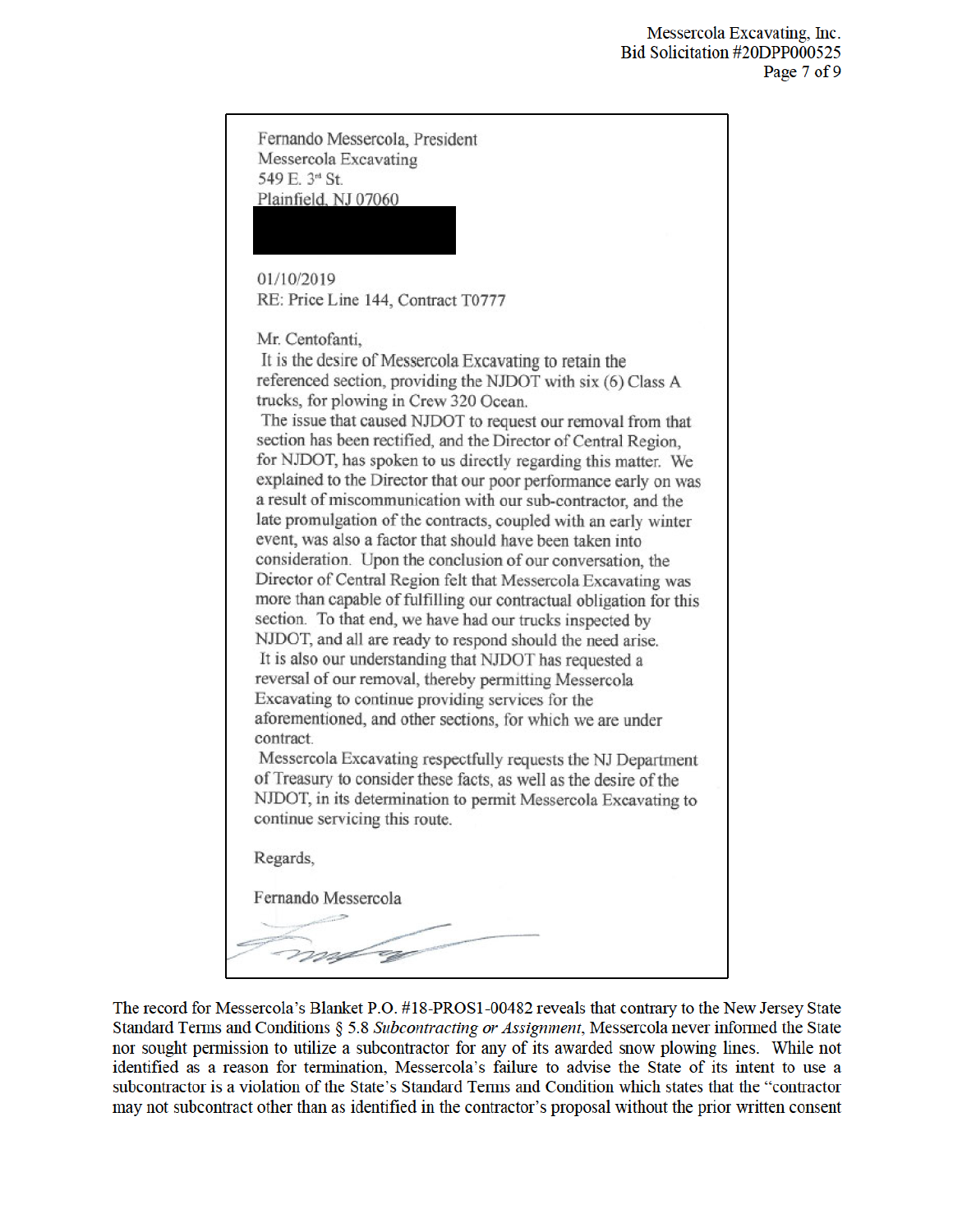of the Director." SSTC § 5.8 *Subcontracting or Assignment*. Importantly, even if Messercola had received approval to use a subcontractor to perform a portion of the awarded work, Messercola was nonetheless responsible for ensuring that the work was performed in accordance with the Bid Solicitation's requirements.

On April 30, 2019, the Division issued its final agency decision<sup>3</sup> which sustained the January 8, 2019, Notice of Intent to Award certain price lines to ARG and Messercola's Blanket P.O. #18-PROS1- 00482 for price lines 104 and 144 was canceled. Messercola did not further appeal the Division's January 8, 2019 final agency decision.

If Messercola disputed the facts that lead to the cancellation of its Blanket P.O. #18-PROS1-00482, its opportunity to dispute the facts and present witnesses was in connection with that protest. Importantly, with respect to Messercola's Blanket P.O. #18-PROS1-00482, Messercola never disputed the fact that there was a failure to appear, nor did it claim that there were fact witnesses who would attest that Messercola had appeared at the November 15, 2018 and November 18, 2018 call-out's contrary to NJDOT's records. In fact, as shown in the screenshot's above, Messercola's confirms that there was failure to appear for the November 15, 2018 and November 18, 2018.

 In the July 17, 2020, protest of the July 13, 2020 NOI, in support of its position that it should not be bypassed, Messercola stated

> The event dates were November 15, 2018, and November 18, 2018. The contractor did not receive adequate time to respond to the job site. Additionally, on 11/18/18 there was not even a chance of precipitation or a chance for temperatures to be even close to below freezing. This was the date of a major snow storm.

[Emphasis added.]

As noted above, price lines 104 and 144 were for snow plowing services. Therefore, Messercola was required to respond to the call-out. Even if there was no snow, in accordance with the terms of Bid Solicitation #18DPP00205, Messercola was required to respond to the call-out.

Now, in the request for reconsideration, Messercola claims that NJDOT's records were in error and that it did appear for the snow call-out November 15, 2018 and November 18, 2018. Specifically, Messercola states "witnesses will substantiate by clear and convincing evidence that Messercola Excavating did not fail to show up for any snow storms." *See* Messercola's August 18, 2020 letter. Messercola's changing factual scenario is not the new or additional information which could not have previously been provided to the Division for review and consideration contemplated by the Court in Cummings when granted a request for reconsideration. Rather, it is changed factual scenario. Information which if true, would have been known by Messercola at the time that it challenged the cancelation of its Blanket P.O. and when it submitted the July 17, 2020 protest.

Based upon the foregoing, I find no reason to disturb the Bureau's recommendation for award and the July 13, 2020 NOI. Accordingly, I sustain the August 4, 2020 final agency decision. Thank you for your company's continuing interest in doing business with the State of New Jersey. I encourage you to monitor the New Jersey Department of Transportation's website and the Division's *NJSTART*

 $\overline{\phantom{a}}$ 

<sup>&</sup>lt;sup>3</sup> The Division's April 30, 2019, Final Agency Decision is available at:

https://www.state.nj.us/treasury/purchase/pdf/decisions/2019/IMOBidSolicitation18DPP00205Messercol aExcavating,Inc.pdf